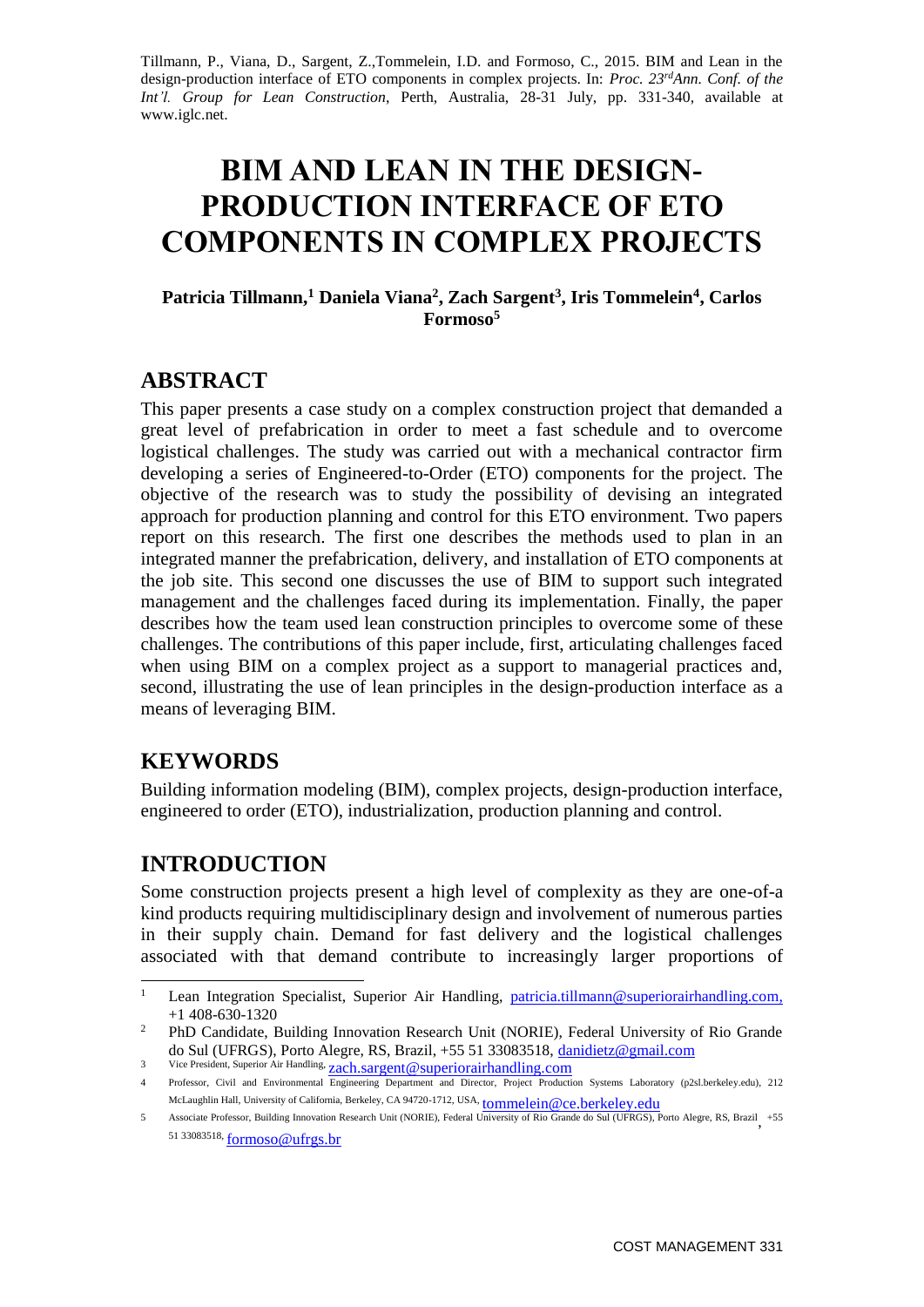building's components being fabricated and preassembled offsite (e.g., Eastman, et al., 2008). Often, these one-of-a-kind projects require customized design and fabrication of Engineered-to-Order (ETO) components. Unlike off-the-shelf parts being massproduced, ETO components demand sophisticated engineering and careful collaboration between designers, fabricators, and installers. The design of such components also requires different disciplines to work together to ensure that the building systems are properly integrated and installed. The environment in which ETO components are produced comprises of a series of production units, i.e., design, fabrication, and installation. These different production units need to be integrated so that they will deliver the desired value while avoiding waste and rework: the right components need to engineered, fabricated, and available for installation at the time they are needed at the construction site. The importance of developing a so-integrated production planning and control system for ETO environments has been emphasized in previous research (Little, et al., 2000), however, the challenges encountered in this specific context are yet not fully understood (Viana, 2015).

The research presented here focuses on analysing the challenges of managing ETO components used in a complex and particularly fast-paced construction project. The study was conducted in partnership between the Project Production Systems Laboratory (P2SL) at UC Berkeley in the US, NORIE at the Federal University of Rio Grande do Sul in Brazil, and Superior Air Handling, a US mechanical contractor specialized in the market niche of complex construction projects. The objective of the research was to study the possibility of devising an integrated approach for production planning and control for the different ETO components under the mechanical contractor's scope. Two papers report on this research. The first paper (Viana, et al., 2015) describes the approach used to integrate the prefabrication, delivery, and installation of ETO components at the job site. This second paper discusses the challenges faced in the design-production interface and the role of the use of BIM combined with the adoption of lean principles to support that transition.

### **DESIGN-PRODUCTION INTERFACE OF ETO COMPONENTS**

Bertrand and Muntslag (1993) describe the production environment of ETO components based on three aspects: dynamics, uncertainty and complexity. Although they adopt the perspective of companies that manufacture ETO components, past research in lean construction has used such framework to understand the challenges of managing ETO in the context of construction projects. Viana (2015) demonstrated that vast amounts of waste (i.e., waiting time and rework) get generated when fabrication and site installation are not managed using an integrated production planning and control system. Sacks, Akinci and Ergen (2003) emphasize the importance of exchanging real time information between installation and fabrication; furthermore Tommelein (1998) stresses the importance of establishing a pull system to control production. Within this context, the importance of managing the design phase of ETO is highlighted in the literature (Bertrand and Muntslag, 1993) especially because uncertainty inherent in the design phase hinders the ability to predict the overall lead times of these components.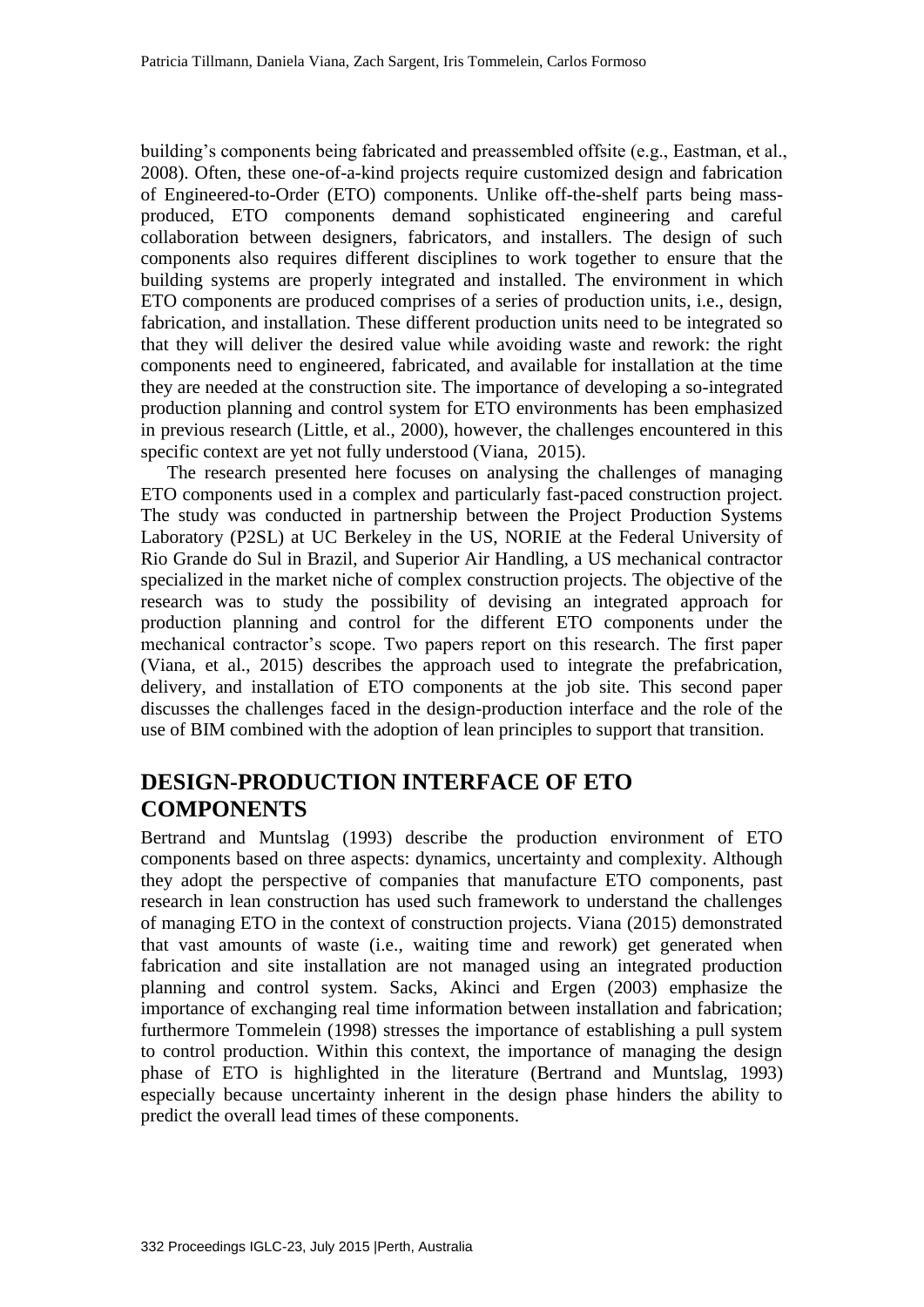Little empirical evidence was found to understand the challenges faced in this less tangible phase and what kind of managerial mechanisms can support the designproduction interface of ETO components. Nevertheless, two potential managerial solutions were identified in the literature: BIM and the adoption of lean principles. Eastman, et al. (2008) advocate that BIM can help transition ETO components from design to production as it allows for rapidly verifying constructability and coordinating all building systems prior to producing each piece. The benefits of fabricators and subcontractors using BIM include, e.g., use of standard components and details; automated estimating; reduced cycle times for detailed design and production; elimination of design coordination errors; lower engineering and detailing costs; data to drive automated manufacturing technologies; and improved preassembly and prefabrication.

In addition, different authors stress the need to manage the design process in order to start the production phase successfully. Koskela, Ballard and Tanhuanpää (1997) argued that even when there is an optimal sequence of design tasks, internal and external uncertainties tend to push the design process away from that optimal sequence, leading to low productivity, prolonged duration and decreased value of design solution. They presented two methods to support design management, (1) the Design Structure Matrix (DSM) and (2) the Last Planner System (LPS), and they experimented with both in practice to support design management. However, regarding the combination of BIM with lean principles to manage design, we found evidence only about the use of some components of LPS and BIM in Khanzode, et al. (2006) and Khanzode (2010). Khanzode (2010) presented different case studies in which some components of the LPS were adopted to support BIM coordination with MEP subcontractors. Nonetheless, despite presenting empirical evidence, Khanzode mentions little about the complexity and uncertainty of the studied projects and no studies were found specifically about ETO environments.

### **EMPIRICAL STUDY**

The analysed construction project is a large commercial building of approximately 300.000 m2 to be built in 3 years. Due to the fast pace of construction, the project demanded a high level of prefabrication. For the mechanical contractor, whose fabrication facility is located out-of-state, that meant establishing partnerships with local fabricators to meet the site demand. The responsibilities of the mechanical contractor included: review engineering drawings, submit equipment for approval, coordinate engineered components with other building systems, fabricate, manage the delivery and execute the installation. The first two authors' role in the project was to support the mechanical contractor's team with the implementation of the LPS to transition from the design revision phase to the fabrication- and installation phases. That effort started in March 2014, and in mid-August 2014 the joint effort involving the aforementioned research laboratories was initiated to investigate the opportunities of using an integrated management approach for the ETO components.

Data was collected over the course of 1 year to understand the activities and challenges related with the transitioning stage from design to production of ETO components. One important source of evidence was a series of interviews with team members and analysis of project documentation, especially related to the mechanisms used to support the transition from design to production, e.g., BIM and lean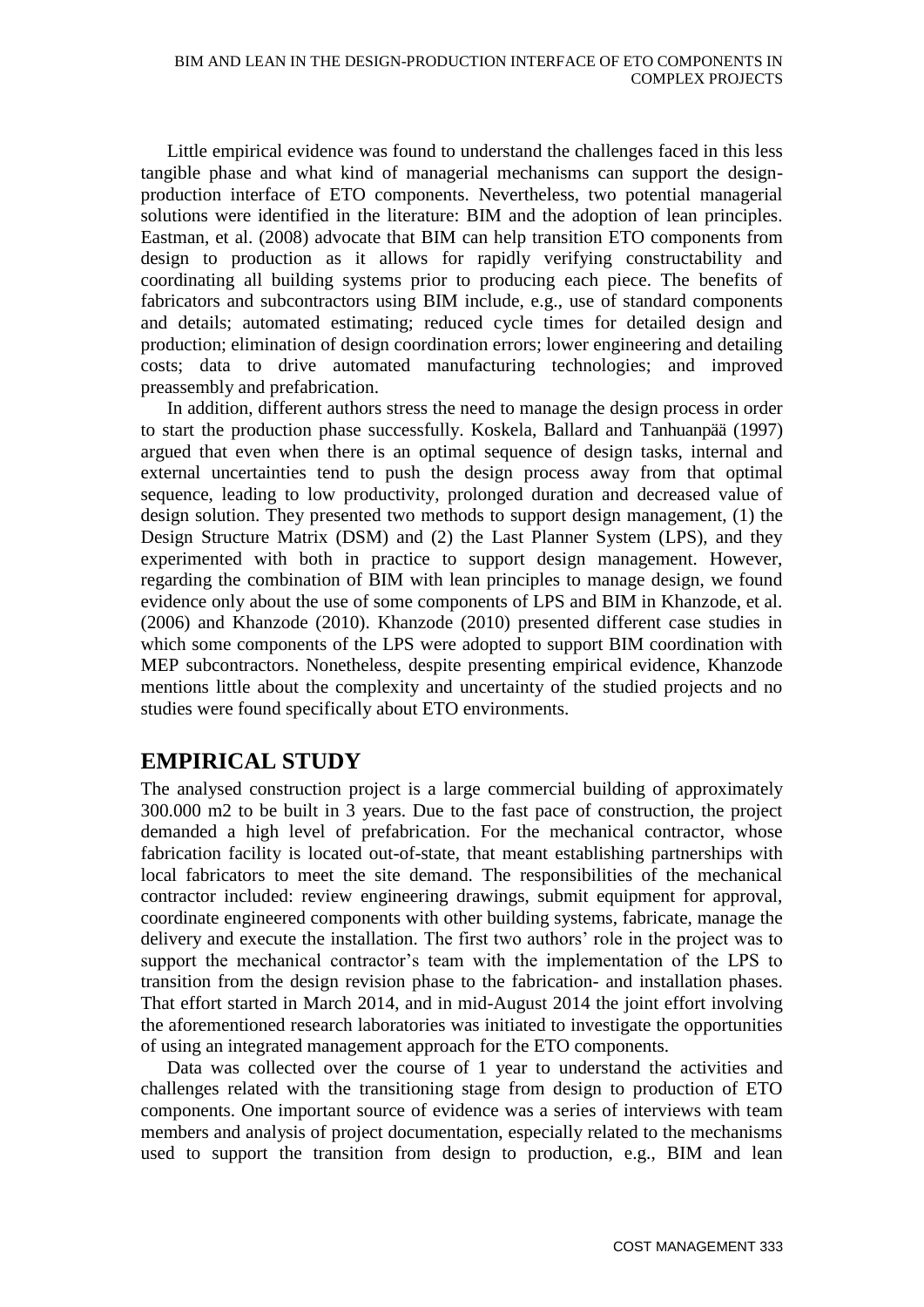managerial techniques. Another important source of evidence was the participation of the researchers in meetings. Those meetings included: (a) project meetings, i.e., model coordination meetings, pull planning sessions, meetings to review issued design changes; (b) meetings with fabricators, i.e., co-design meetings, preparation for fabrication meetings, prototyping and testing; and (c) internal company meetings, i.e., production planning, LPS meetings and meetings to status internal progress.

#### **CHALLENGES IDENTIFIED**

The analyzed project presented a high level of dynamicity, uncertainty, and complexity, as defined in Bertrand and Muntslag (1993). The observed sources of dynamicity related mainly to a phased approach used by the owner to procure the project and the need for the mechanical contractor to cope with increased demand of additional scope if and when selected to build other project phases. The observed sources of complexity were myriad; however, the most evident was the involvement of an intricate supply chain to produce each ETO component. Such complexity can be exemplified, e.g., with the installation of control devices by another trade during the fabrication of the components, and with the combined electrical and mechanical racks that required close collaboration between these different subcontractors upfront to allow for their design and prefabrication. Finally, uncertainty was a major challenge to the successful installation of ETO components in the project. Two major sources of uncertainty were observed: (a) fragmentation in the procurement of design and installation; and (b) frequency and scope of design changes. The latter two sources are further discussed in the following paragraphs.

Figure 1 charts a timeline with design changes and the contractual situation of the mechanical contractor, reflecting the uncertainty during that period. The mechanical contractor held a design-assist type of contract as of April 2013. Around October 2014, the Guaranteed Maximum Price (GMP) for installation started to be negotiated. Some of the ETO items needed to be installed while the contract scope was still being negotiated and before the final contract was signed. The chart also shows an analysis of design changes that happened during that period. Data was collected until March 2015. Since the contract for pre-construction services was signed in April 2013 until March 2015 (last available data) 86 changes were issued to the bid set drawings, affecting the mechanical components. While some design changes were owner-driven changes in program and scope, others stemmed from to the need of further design clarification in a specific area, and were triggered by the General Contractor (GC), architects, engineers or subcontractors evaluating the constructability of the design bid set.

Uncertainty in design was also a consequence of different subcontractors joining the project in different times. Two problems were observed: (a) when the detailing team of a specific discipline was not yet in the project to participate in modelling coordination; (b) when the detailing team was in the project but no installation contractor was on board to verify if the design was constructible. As a result, placeholders with estimated dimensions were allocated in the model whenever detailing teams were not on board and detailed design would be verified only later by installers. This caused a delay in finalizing model coordination and resulted in a high level of rework. On a few occasions, problems were faced during field installation,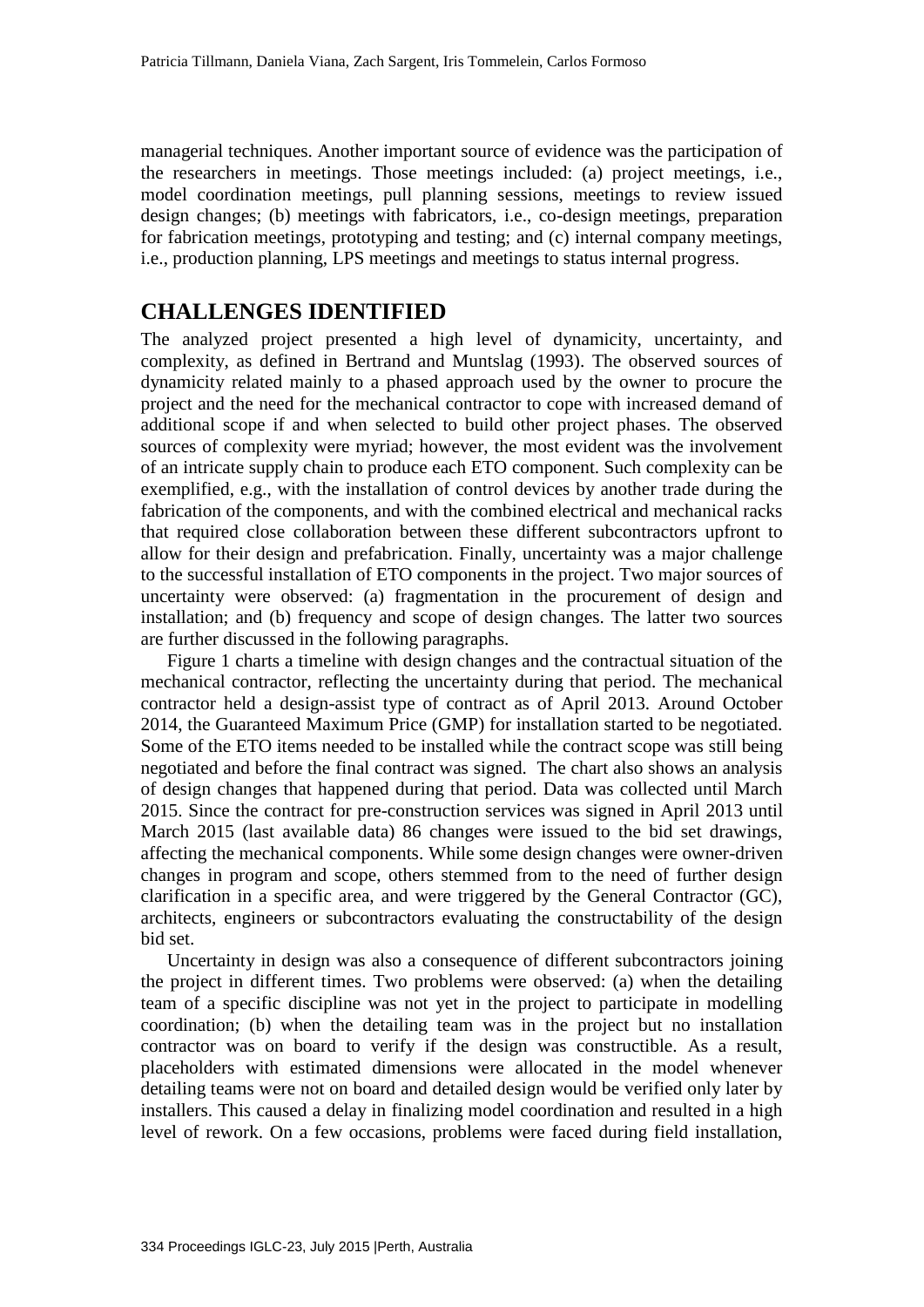when fabrication drawings were released early due to time compression without being fully coordinated and verified.



*Figure 1: Design changes issued from bid set to GMP negotiation*

For the mechanical contractor, uncertainty in the design phase related to scope changes resulted in an extended speculation period with fabricators, and delayed decisions on fabrication strategies. Staying too long in the speculation phase and accordingly pushing the firming-up of fabrication contracts (too) close to installation could also raise threats of increased costs for raw material and of challenges in qualifying the additional workforce needed to fabricate the components in a short lead time. Even when design changes did not cause scope changes, they represented a challenge for planning and producing ETO components. Figure 2 demonstrates that design changes may compress the time available to produce these components. The chart presents the total lead time to take one of the components from detailed design to installation. When the expected time for design completion gets delayed, it pushes forward all the predecessor activities preceding installation. If the installation date remains the same, that schedule compression can undermine important activities between these two phases, i.e., testing, prototyping, prefabrication, and constructability assessment.



*Figure 2: Design changes and impact on time to deliver ETO component*

Figure 3 details the process taking issued design changes to the point of generating fabrication drawings. It was observed that not only activities have a long or unknown duration, but also they can be repeated several times. This makes it very difficult to predict when a design will be finished and fabrication drawings can be released. Especially when project participants are located in different parts of the world, the return time for answers and approvals can be even longer. In addition to that, owners' involvement in the selection and approval of material and equipment suppliers can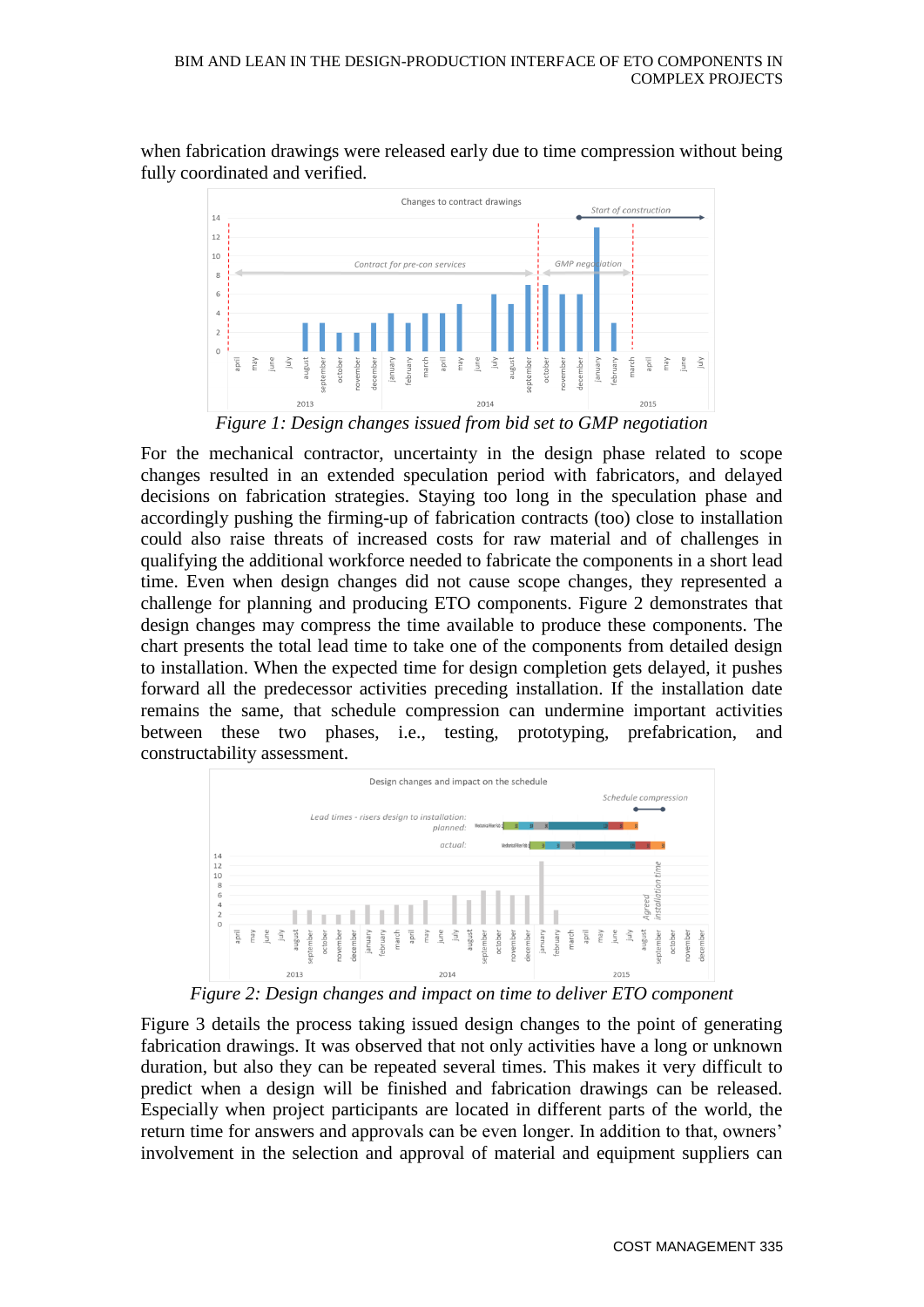also bring additional complexity. Every time a change is issued, the 3D model needs to be updated and re-checked against requirements, e.g., constructability, fabrication, aesthetics, functionality, and seismic requirements. This causes a series of iterative loops that makes it difficult to track design progress towards completion and brings the threat of having a complete design only after components have already been released to fabrication based on an outdated design and/or a mismatch between design and what was installed on site. Given the high level of uncertainty and its potential impact on the successful production and installation of ETO components, the importance of monitoring possible schedule compressions and managing the designproduction interface became evident. The next session presents mechanisms that were used on the project for managing the design-production interface of ETO components.



*Figure 3: Process from design changes to fabrication drawings*

#### **BIM INITIATIVE**

Use of the BIM model was key in supporting the transition from design to production of ETO components. BIM not only supported the team when confirming the constructability of the designed systems faster, but also refining the solutions with fabricators and storing important information that would later facilitate production planning and control.The design of ETO components required an intense iterative process of refining solutions based on ease of fabrication and degree of constructability in the field. Apart from the benefits of clash detection, the BIM model was extensively used to support production planning with other trades and the GC. The ETO components offered unique solutions developed particularly for this project and had never been installed on any project before. Being able to simulate their installation through BIM while verifying logistical challenges, interference with other building systems, available space for installation and preferred installation sequence in intricate spaces were some benefits of using BIM.

A key enabler of using the model for production planning was the familiarity of superintendents with the model, the level of detail in the model, and the availability of superintendents to participate not only in production planning meetings but also in BIM coordination meetings. BIM also enabled relevant information to be analyzed, i.e., linear meters and kilograms of sheet metal (feet and pounds) to serve the purpose of productivity tracking and cost estimating for raw materials, thereby facilitating production planning and control in the factory and during field installation. The model made it possible to extract layout points to be used in the field, automating and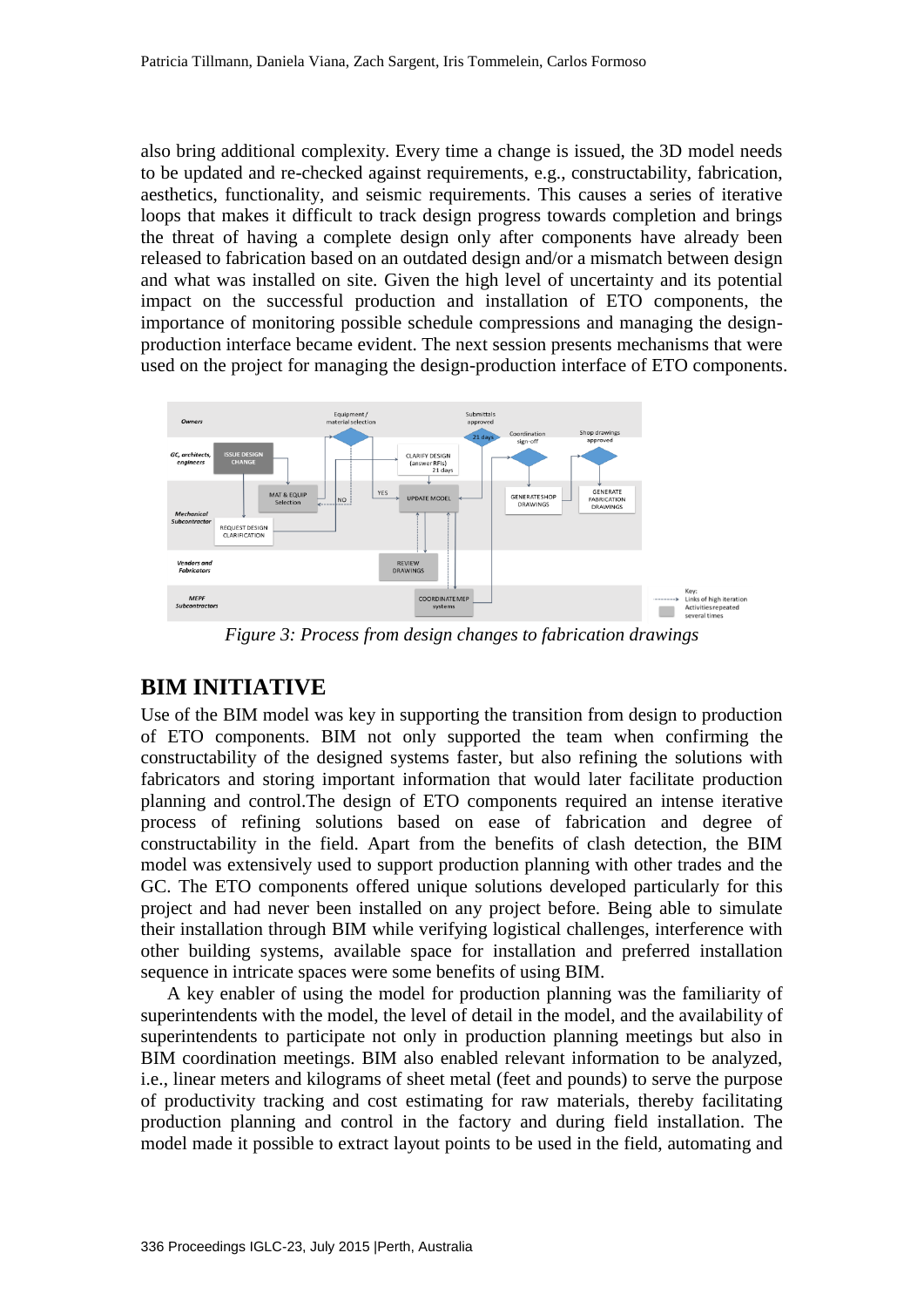reducing errors in layout activities. This was possible due to the level of detail in the model, closely reflecting what was going to be built. A bar coding system was devised to track the ETO components from release to fabrication until their delivery and installation on site. This allows the mechanical contractor to track the different equipment and assemblies and it facilitates inspection for the GC.

However, we observed that not all the benefits expected from BIM could be realized, especially in regards to supporting production tracking and control. A challenge to using BIM in its fullest potential was the level of maturity of the BIM model when the team had to start fabrication. The high level of uncertainty observed in the design phase delayed the model's completion. The adoption of lean techniques supported the team to deal with this challenge, as discussed in the following section.

### **ADOPTION OF LEAN TECHNIQUES**

Understanding the physical activities involved in the production system of ETO components was the starting point to support the management of the designproduction interface. The Line Of Balance (LOB) helped to determine and visualize the pace of installation and fabrication of different components. Viana, et al. (2015) describe this topic in more detail. The calculation of lead times for producing ETO components started with understanding field demand, i.e., installation sequence and pace. Figure 4 shows the example of a specific ETO component. Each column represents a week and each line represents a different location. Installation occurs in 2 batches of 40 components, installed at a pace of 2 components per day. In order to meet that demand, prefabrication has to start 16 weeks prior to the start of installation and progress at a pace of 2 components per week.



*Figure 4: Visually analyzing fabrication and installation lead times*

After analysing the pacing of installation and fabrication, we collected data about other activities that precede fabrication, e.g., material procurement, prototyping, and testing. The time that the factory needs to get all the raw material ordered and adjust their layout in order to meet the fabrication demand was estimated to be 6 weeks. This time includes prototyping and testing activities to identify any challenges related to logistics prior to entering full-scale production. The calculation of lead times was based on site demand, fabrication capacity, and storage availability and indicated the preferred scenario for ETO production from an economic perspective. The overall lead times for each ETO component (including fabrication, prototyping, and testing) were relayed to the GC, who incorporated this data into a tool created to support coordination efforts and identify priorities for model sign-off. Figure 5 depicts only the mechanical elements, although the tool contains information about the components from all different subcontractors.

The BIM model was composed of building geographies and those geographies in turn were divided into building blocks. The different ETO components displayed in Figure 5 were located in different blocks in the BIM model (Figure 6a) and their lead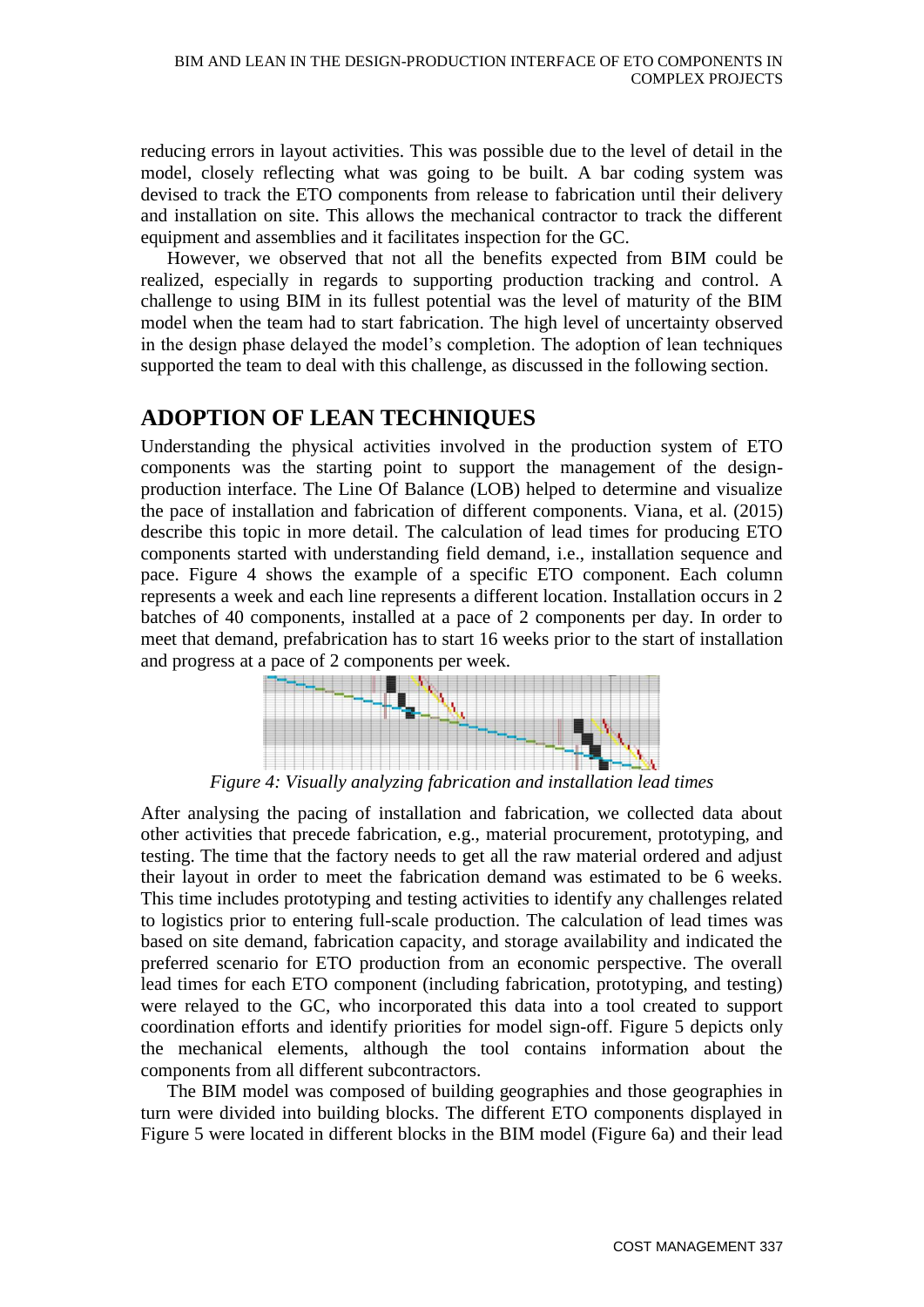times were used to prioritize BIM coordination. A "Last Responsible Moment" (LRM) for signing-off each building block was established. This pulling mechanism based on critical fabrication lead times allowed the team to work on maturing the BIM model as much as possible without posing a risk to fabrication activities. Figure 6b illustrates that the design changes made to building blocks direct or indirectly impact the design of ETO components.







*Figure 6: BIM model organization and interdependency with ETO components design*

In order to mitigate such impact, the GC established a visual board demonstrating the progress of each building block towards sign-off and organized a committee for evaluating design changes. The board and the committee facilitated communication between the GC, subcontractors, and the owner. While the board had the purpose of allowing subcontractors to verify and update information about fabrication lead times, the committee played the role of communicating to the owner when and how design changes would impact cost and schedule due to late fabrication release. This understanding of impacts allowed the owner to make better decisions about desired scope changes. Also, subcontractors were able to see upfront if they would be affected by changes, so they could calculate the potential impacts and inform the GC and owner thereof. The techniques to calculate overall lead times were very beneficial to the project team and to fabricators, however, they required constant updating and verification. During the period of this study, the planned field-installation suffered some changes. As a result, priorities for fabrication and sometimes for design completion also had to be shifted. Efforts were made to keep the fabricators always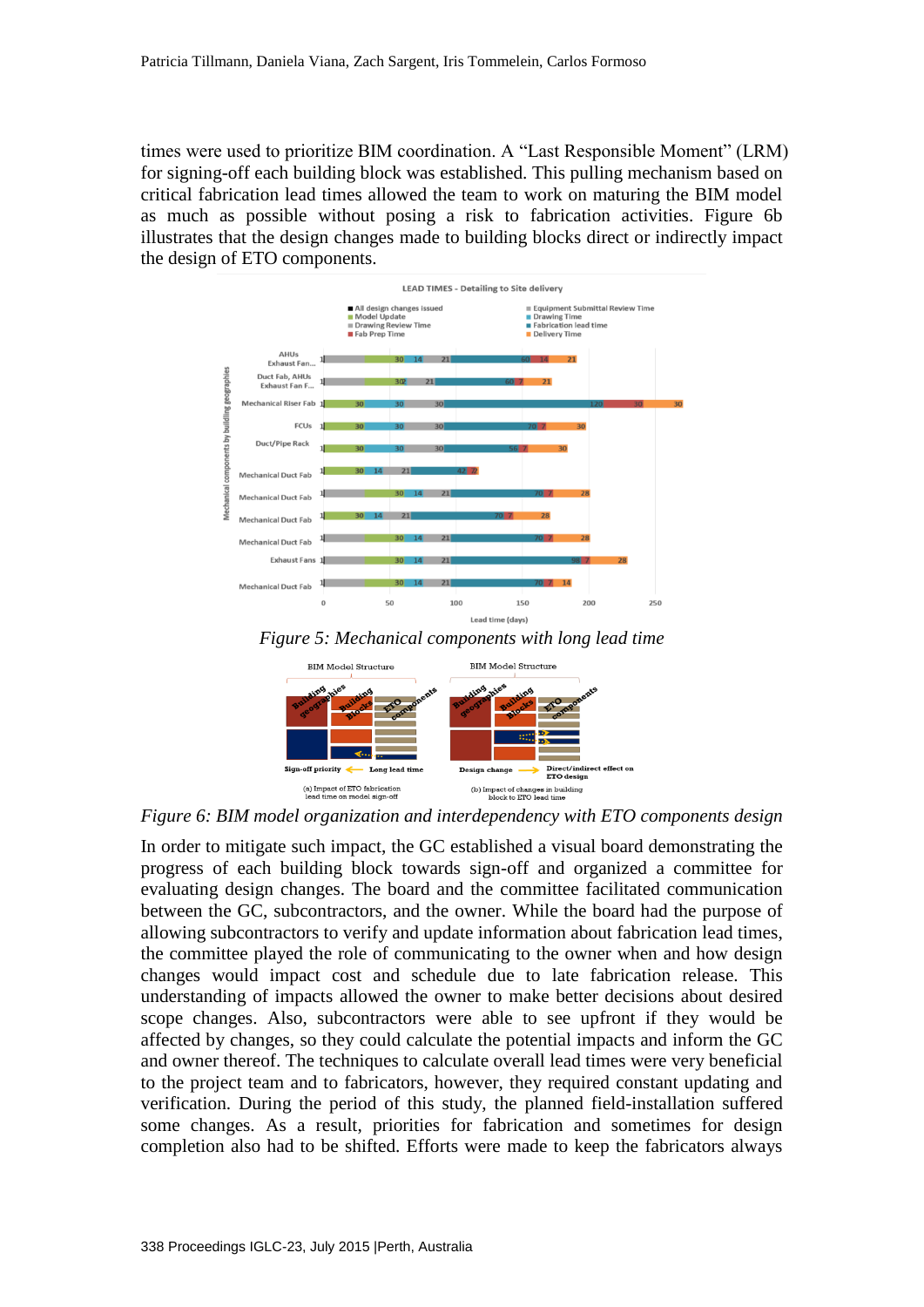up to date of the project's current situation. In this sense, by adopting the LPS internally, the mechanical contractor was able to increase the involvement of external parties in short term planning to remove design constraints and to keep track of overall progress of ETO components from design release to site delivery.

# **CONCLUSIONS**

In this paper we investigated the topic of managing the production of ETO components on a complex project. We focused on understanding the challenges related to the design-production interface in an uncertain environment. It was observed that managing approaches for projects that use mainly ETO components need to be different from those that use off-the-shelf mass-produced components. The complexity of designing, testing, prototyping, fabricating, preassembling, and delivering these components to site poses major challenges for the successful installation of ETO components. Each ETO component offers a complex and unique solution that needs to be verified throughout the entire value stream before getting to the job site, so as to avoid mistakes that could be catastrophic. This requires a wellcoordinated production system able to accommodate the participation of numerous participants in their intricate supply chain in the design and production phases, while facing high levels of design related uncertainty in the project environment.

We were able to initiate an investigation of how BIM and lean principles can support the design-production interface and help transitioning ETO components from design to production. BIM supports the fast verification of proposed design solutions and storage of information that can support fabrication and installation activities. Such fast verification was of great benefit when dealing with an uncertain environment. Lean techniques allowed for the visualization and better understanding of necessary lead times to produce ETO components, supporting increased communication among different project participants so they could produce components on time.

We observed that in order to be fully successful in an ETO environment, contractual relationships need to support the integration of design and production. However, even on a project where a fragmented approach was used for procuring design and production of certain disciplines, the combination of BIM and lean techniques were found to provide a strong basis for the collaboration required to successfully produce ETO components in uncertain environments. This paper also raises a question as to what expectations to impose on BIM initiatives. BIM can facilitate an integrated management of ETO systems but the level of detail required to support production activities needs to be planned in advance. We learned that the benefits of BIM are directly related to the level of maturity the model achieves when it is time to start fabrication. The resources required to coordinate the model should be committed to upfront and match the expectations regarding how and when BIM will support the project (e.g., to support certain activities, a greater level of model maturity is required). This topic is worth exploring in future research.

## **ACKNOWLEDGMENTS**

The authors would like to thank the team from DPR Construction participating in the analyzed project. This research is funded in part by the Brazilian Council for Scientific and